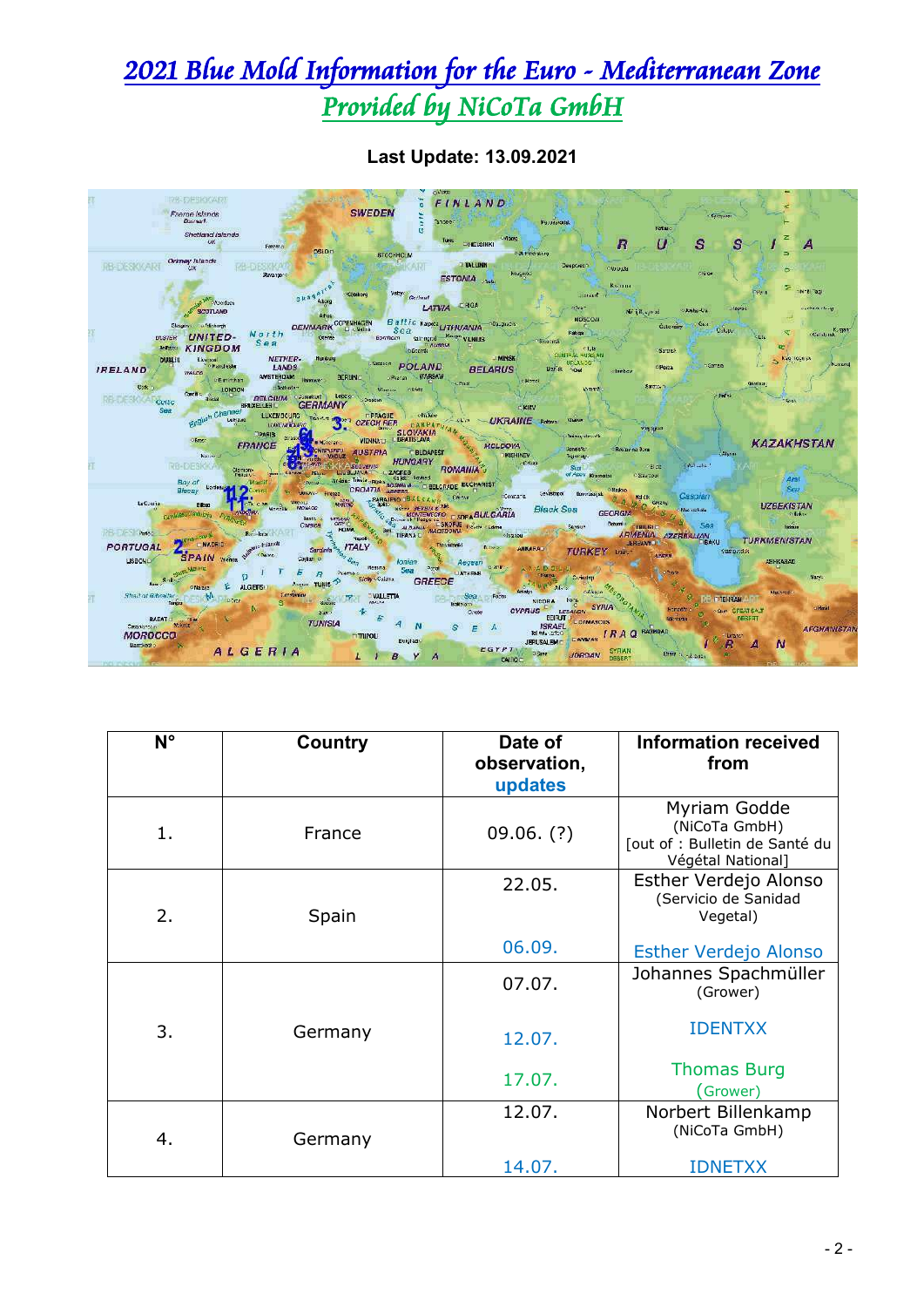| $N^{\circ}$ | Country     | Date of<br>observation,<br>updates | Information received<br>from                                   |  |  |  |
|-------------|-------------|------------------------------------|----------------------------------------------------------------|--|--|--|
| 6.          | Germany     | 16.07.                             | Joerg Baer<br>(Grower Organization<br>Rhineland - Palatinate)  |  |  |  |
|             |             | 29.07.                             | Joerg Baer                                                     |  |  |  |
| 7.          | Switzerland | 27.07.                             | Jean-Francois Vonnez<br>(Service de vulgarization<br>tabacole) |  |  |  |
| 8.          | Switzerland | 05.08.                             | Jean-Francois Vonnez<br>(Service de vulgarization<br>tabacole) |  |  |  |
| 9.          | Germany     | 06.08.                             | Walburga Schwaer<br>(Beratungsdienst)                          |  |  |  |
|             |             | 13.08.                             | <b>IDENTXX</b>                                                 |  |  |  |
| 11.         | France      | 04.08.<br>&<br>05.08.              | <b>IDENTXX</b>                                                 |  |  |  |
| 12.         | France      | 09.08.                             | <b>IDENTXX</b>                                                 |  |  |  |
| 13.         | Germany     | $\sim 08.08$ .                     | Walburga Schwaer<br>(Beratungsdienst)                          |  |  |  |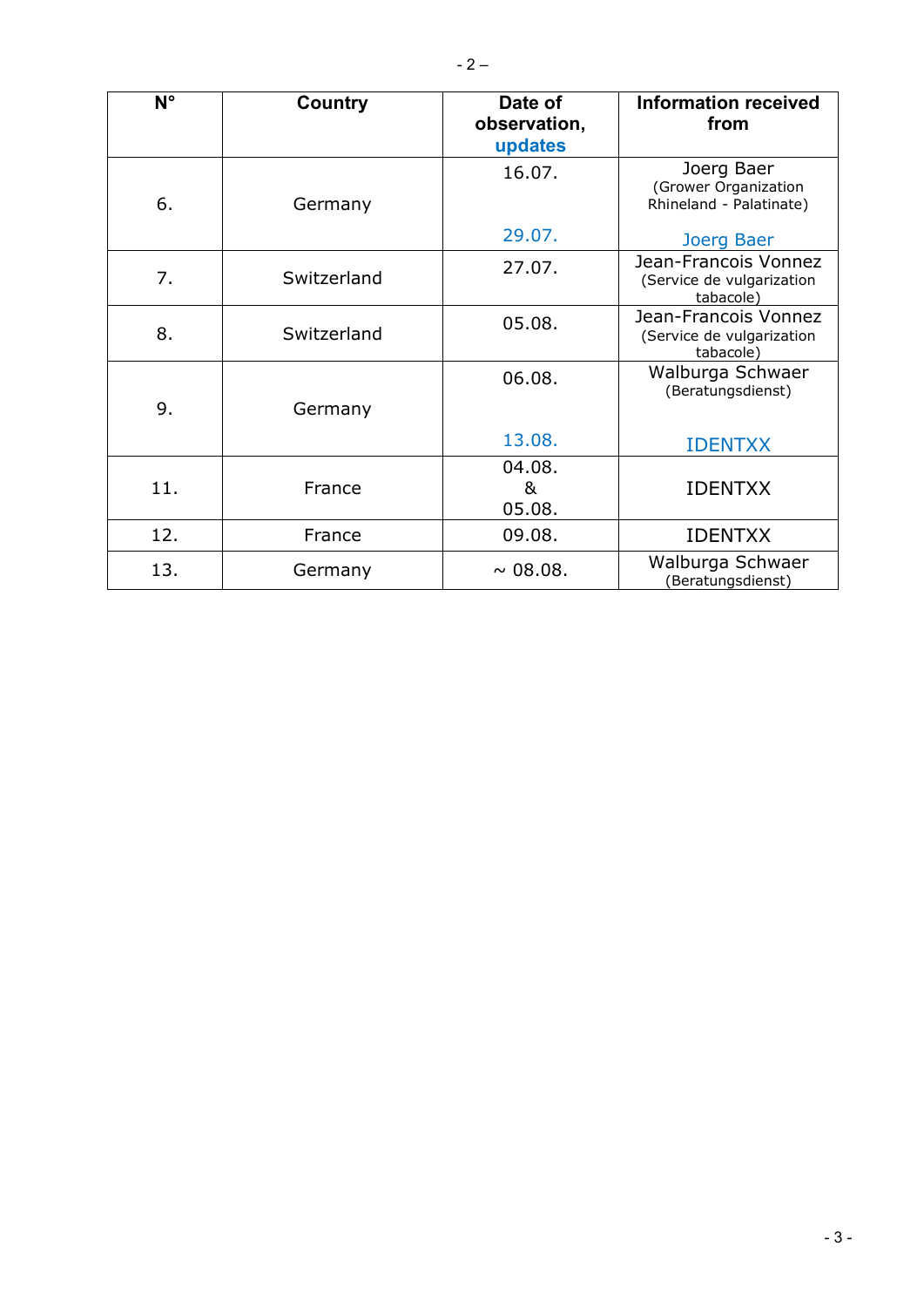| N° / Country                                                                                                                                                                                                                                                                                                                                                                                                                                                                                                                   | Location /<br><b>Region</b>                                                  | Date of<br>ob-<br>serva-<br>tion,<br>Up-<br>dates | <b>Seed</b><br>bed /<br><b>Field</b> | <b>Updates</b>                                                                                                   | <b>Metalaxyl</b><br>sensitivity                         | <b>Remarks</b><br>(on the $1st$<br>incoming<br>report) |
|--------------------------------------------------------------------------------------------------------------------------------------------------------------------------------------------------------------------------------------------------------------------------------------------------------------------------------------------------------------------------------------------------------------------------------------------------------------------------------------------------------------------------------|------------------------------------------------------------------------------|---------------------------------------------------|--------------------------------------|------------------------------------------------------------------------------------------------------------------|---------------------------------------------------------|--------------------------------------------------------|
| 1. France<br>100 m<br><b>Brussels</b><br>100 km<br><b>Bolgium</b><br>uxembours<br>Mes. Physics<br>Bern<br><i>ritzerla</i><br><b>FRANCE</b>                                                                                                                                                                                                                                                                                                                                                                                     | <b>Blainac</b><br>Department<br>Gironde<br>South-West of<br>France           | 09.06.<br>(?)                                     | Field                                |                                                                                                                  |                                                         | No<br>information<br>received                          |
| 2. Spain<br>150 m<br><b>150 km</b><br>Atlantic Ocean<br>France<br>Andorra<br>la Vella<br>Algiers <sup>Algeri</sup><br><b>SPAIN</b><br><b>The Contract of the Contract of the Contract of the Contract of the Contract of the Contract of the Contract of the Contract of the Contract of the Contract of the Contract of the Contract of the Contract of the Contract </b><br><b>AFRICA</b>                                                                                                                                    | Jaraíz de la<br>Vera<br><b>Tietar Valley</b><br>Extremadura<br>West of Spain | 22.05.                                            | Field                                | A second<br>outbreak on<br>flue cured<br>tobacco was<br>reported from<br>Losar de la<br>Vera from<br>August 30th |                                                         | <b>Burley</b><br>Tobacco<br>Low<br>Sporulation         |
| 3. Germany<br>a0der<br>Polan<br>Neisse<br><b>Brussels</b><br>Belgium<br>Prague<br>Czech<br>Republic<br>Heldeberg Nuckerg<br>Shine<br>Men Stuttgart<br>Austria<br>Liechtenstein Zusing 2<br>$\frac{16}{B}$ P S<br><b>GERMANY</b><br>France Bernica                                                                                                                                                                                                                                                                              | Schwabach<br>Franconia<br>South of<br>Germany                                | 07.07.<br>12.07.<br>17.07.                        | Field                                | In several<br>fields blue<br>mold was<br>observed -<br>but at the<br>moment no<br>serious<br>problem             | The blue<br>mold is<br>resistant to<br><b>Metalaxyl</b> | <b>Flue Cured</b><br>Tobacco                           |
| 4. Germany<br>$K$ ar $\sum$<br><b>BElbe</b><br>Schwerin<br>latherlands<br><b>Hamburg</b><br><b>a</b> Oder<br>Polar<br>Germany<br><b>Amsterdam</b><br><b>Berlin</b><br>Hannove<br>Spree <sup>a</sup> Neise<br>$E$ be<br>Duis<br>Dusseldorf<br>Dresden F<br><b>Brussels</b><br>Erfurt<br>"Cclogne<br>Belgium<br>Progue<br>Frankfulto<br>Czech<br>Republic<br>Nucera<br><b>Schina</b><br>Moselle<br>150 m<br>Munic<br>Austria<br>150 km<br>Liechtenstein Zugsprze<br>GERMANY<br>France Bernical Life P<br>Switzerland Bylin Italy | Forchheim<br><b>Baden</b><br>Wuerttemberg<br>South-West of<br>Germany        | 12.07.<br>14.07.                                  | Field                                |                                                                                                                  | The blue<br>mold is<br>sensitive to<br><b>Metalaxyl</b> | <b>Flue Cured</b><br><b>Tobacco</b><br>Few Spots       |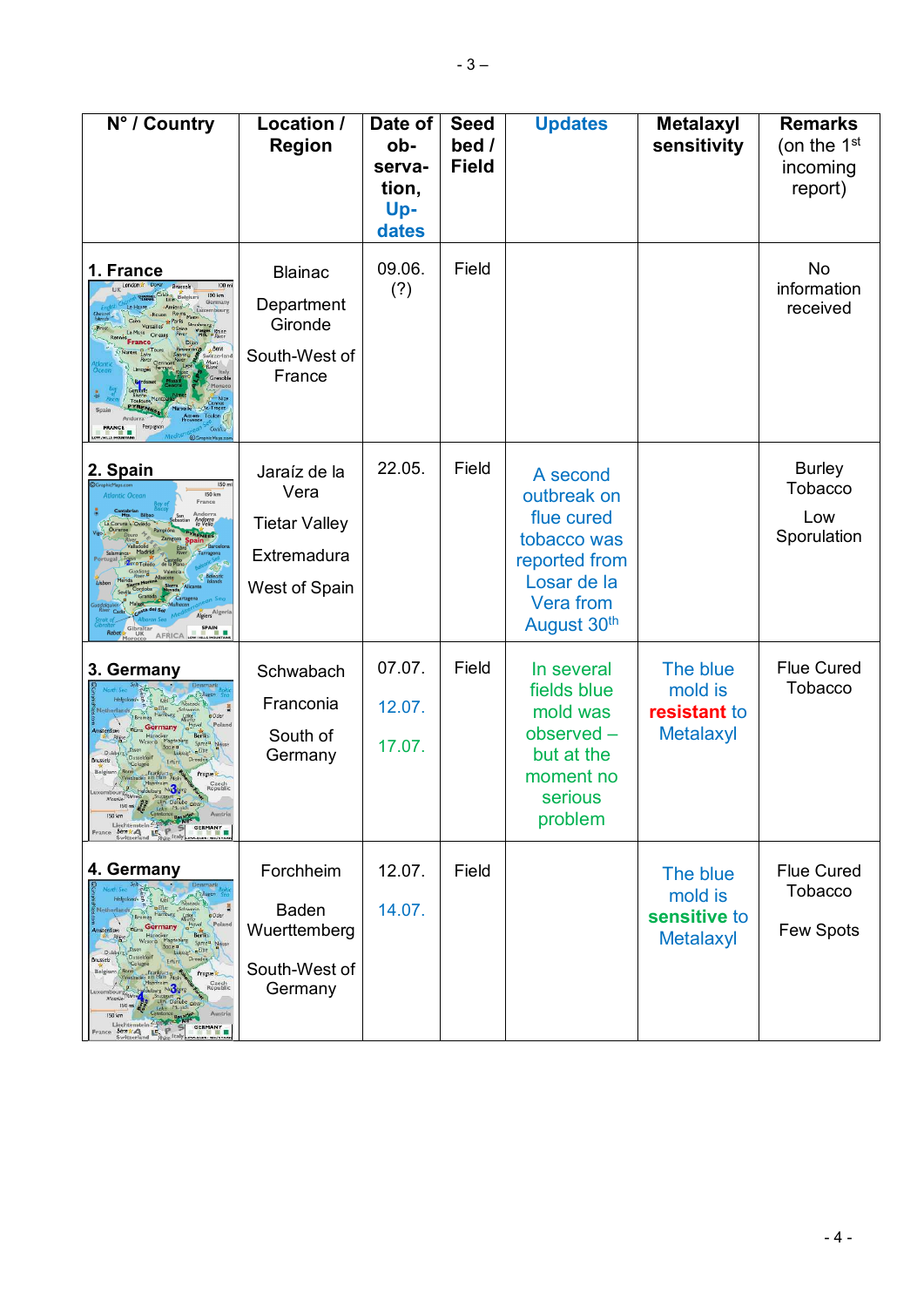| N° / Country                                                                                                        | Location /<br><b>Region</b>                              | Date of<br>ob-<br>serva-<br>tion,<br>Up-<br>dates | <b>Seed</b><br>bed /<br><b>Field</b> | <b>Updates</b>                                           | Metalaxyl<br>sensitivity | <b>Remarks</b><br>(on the 1 <sup>st</sup><br>incoming<br>report)         |
|---------------------------------------------------------------------------------------------------------------------|----------------------------------------------------------|---------------------------------------------------|--------------------------------------|----------------------------------------------------------|--------------------------|--------------------------------------------------------------------------|
| 6. Germany<br><b>Sp</b> Oder<br>Prague<br>Czech<br>enubli<br>Liechtenstein<br><b>GERMANY</b><br>IR.                 | Hatzenbühl<br>Palatinate<br>South-West of<br>Germany     | 16.07.<br>29.07.                                  | Field                                | A second<br>outbreak was<br>reported from<br>this region |                          | <b>Flue Cured</b><br>Tobacco                                             |
| 7. Switzerland<br>@GraphicMaps.co<br>Germany<br>Franci<br>Lake<br>nstanc<br>Liechtenstei<br>150r<br>Italy<br>ISO km | Jura<br>West of<br>Switzerland                           | 27.07.                                            | Field                                |                                                          |                          |                                                                          |
| 8. Switzerland<br>@GraphicMaps.com<br>Germany<br>France<br>Lake<br>Constance<br>Liechtenstei<br>150r<br>Italy       | Payerne<br><b>Broye Valley</b><br>West of<br>Switzerland | 05.08.                                            | Field                                |                                                          |                          | Flue crued<br>tobacco<br>A lot of spots<br>with intensive<br>sporulation |